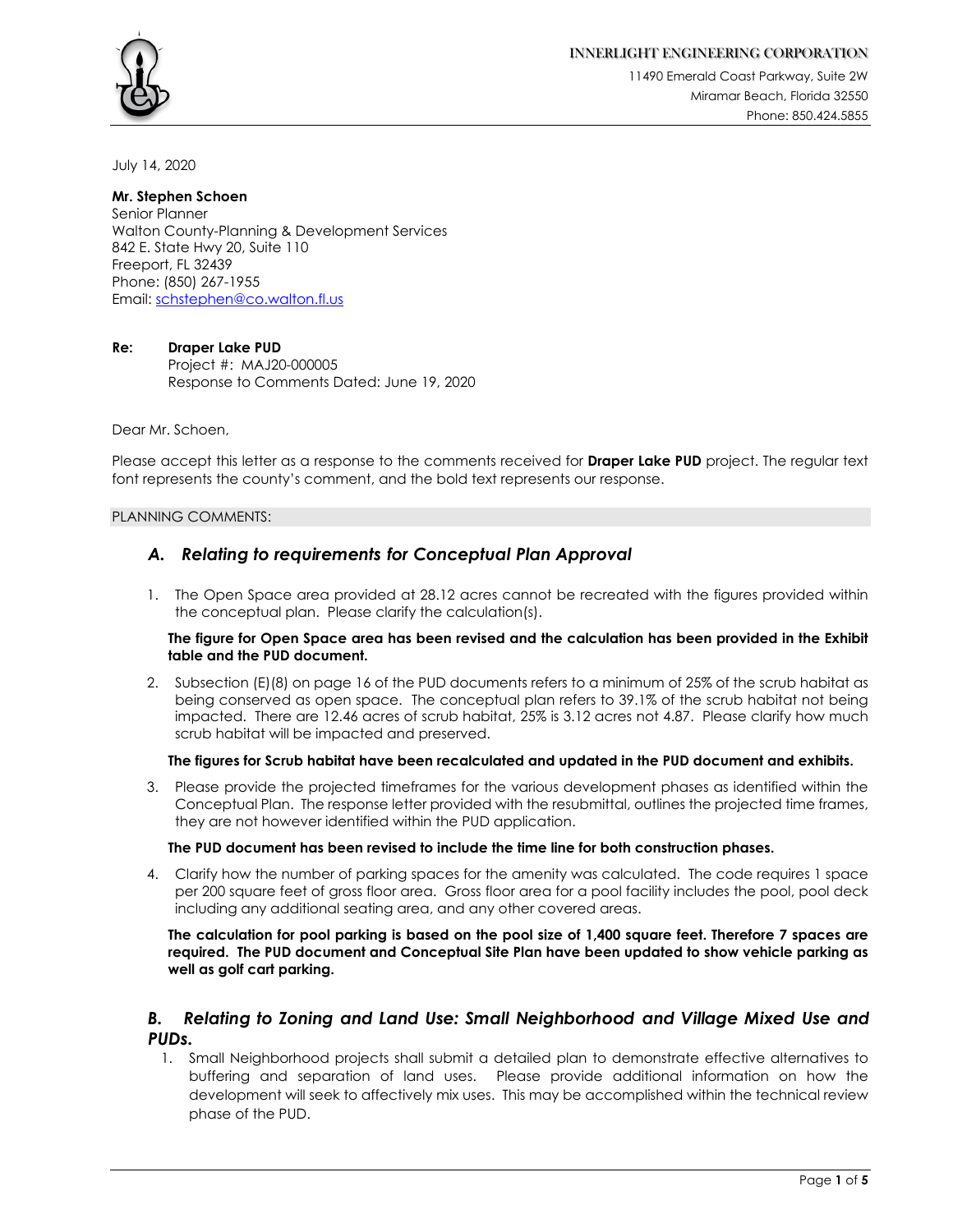**The PUD document has been revised to discuss the consideration of additional landscaping during the technical phase of the commercial development. In order to provide appropriate buffering between uses, fencing may be required during the technical review phase.** 

2. The Small Neighborhood zoning district requires 1% of the development project area to be devoted to civic, recreational, or community facilities. 1% of 35.19 acres is .35 acres.

**The PUD's Deviation Table has been revised to include a request to use 9.98 acres as the development area rather than the entire site/parcel of 35.19 acres when determining the recreational use (i.e. pool amenity). One percent of 9.98 acres is 0.1 acre. Please see revised deviation table.** 

3. The private pool amenity will not count as credit toward the recreational fees due at platting.

## **Comment noted.**

- 4. The Comprehensive Plan requires unique design features as an integral component of Planned Unit Developments.
	- a. Due to the nature of this site, i.e., the proximity to the Coastal Dune Lake, the abundance of wetlands, and the extent of Scrub habitat and in turn the difficulties the developer would face in seeking to develop these delicate areas, the preservation cannot be considered unique, it is a nearly inescapable part of this sites development.
	- b. Sidewalks are required components of residential developments, as are connections to adjacent pathways.
	- c. The roadway design, the building footprints and underground stormwater system, though somewhat distinctive in general, in light of the delicate nature of this property, appear more as mechanisms to stay out of the wetlands and in turn are not considered unique design features.

**The PUD document has been revised to include details of the triplex building's unique design features as well as describe how other design features in the development minimize impacts on natural resources**  *and* **are unique at the same time.** 

## *C. Relating to the Proposed Deviations from the Land Development Code.*

1. In regard to the deviation requests concerning the minor development review to forgo the public hearing processes of the technical review components of this project, staff has determined that because of the delicate nature of the site and its degree of importance to the community, it would be a disservice to the public to support this deviation request.

#### **Comment noted.**

2. Please discuss in greater detail the requested 0' setback deviation for the residential structures in relation to Sections 5.00.03(A)(1). The applicant's response to staff's initial comments clearly identifies the reasoning behind the deviation request, the PUD documents do not.

## **The PUD document has been revised to clearly justify the request for the 0' setbacks. The 0' setback is being requested for the** *units* **only and not along the exterior boundary.**

3. Please discuss in greater detail the requested 5' setback for the proposed commercial structure in relation to Section 6.10.01(A)(1) of the LDC. Staff concerns remain regarding the compatibility of the neighborhood commercial structure and the adjacent residential structures. Staff does not support this deviation request.

## **During the technical review process for the commercial development, special consideration of additional buffering and/or fencing will be taken into account.**

4. Please discuss the requested deviations from Section 5.01.02, in particular, how the proposed commercial development will provide buffering alternatives between uses.

## **The PUD document has been updated to discuss the design plan during technical review and possibility of fencing and/ or added vegetation to buffer the different land uses.**

5. In regard to the deviation request from the Small Neighborhood, five percent (5%) commercial area requirement, staff has determined that it would be inconsistent with the intent of the zoning district to allow for the density (residential component) to be calculated based on the entire development site but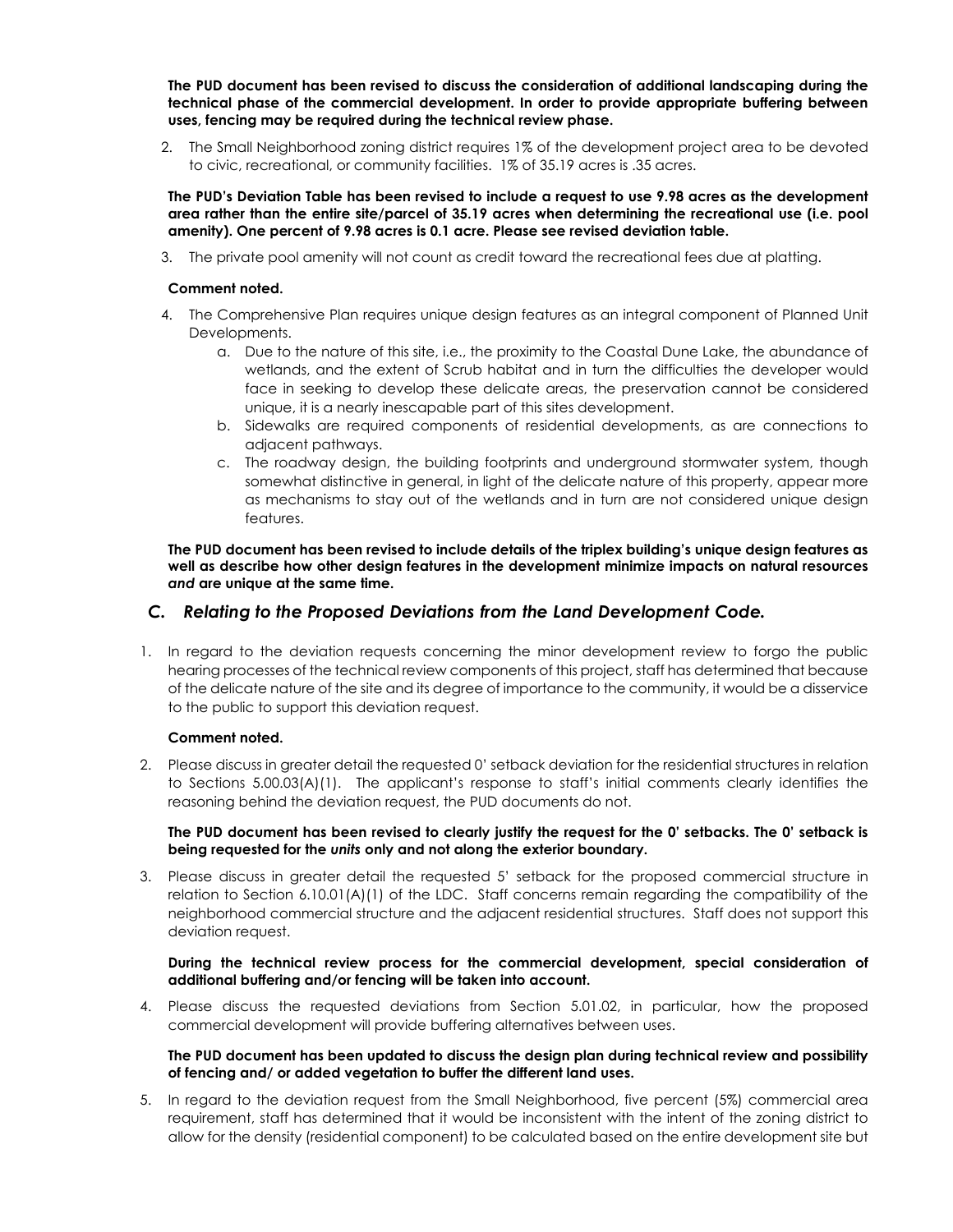allow the intensity (commercial component) of the commercial area to be calculated based on the proposed development area only. Staff does not support this deviation request.

## **This comment has been discussed with staff and further clarified.**

6. In regard to the request for no minimum internal parking lot landscaping, this commercial development will be located at the main entrance of the development and will be highly visible from CR 30A. Staff does not support the requested deviation.

## **Comment noted.**

7. Please provide additional commentary on the deviation requesting reduced commercial parking. Staff is concerned that the requested reductions in the various parking requirements that would typically apply to commercial development could prove to create insurmountable parking issues at buildout. Staff does not support the requested deviation.

## **Comment noted.**

# *D. General Planning and Development Comments*

1. Additional plantings within any required buffer areas may be needed to satisfy Section 5.01.08 of the Land Development Code.

#### **Comment noted.**

2. Consider a more Urban design with vertical mixed-use structures adjacent to 30A.

#### **Comment noted.**

3. Submit a valid water and sewer service availability letter from Regional utilities. The letter on file expired June 15, 2020.

#### **A final letter of availability will be provided at the end of TRC review since they are only valid for 30 days.**

4. Changes to the Concurrency Management System (CMS) have recently been approved and will be applicable as it pertains to the concurrency review of this project.

## **Comment noted.**

5. To reiterate and expand upon comment C5 as it relates to the development's entitlements to density and intensity as well as the Code's mixture requirements concerning the civic/recreational uses, it would run counter to staffs current interpretation of the Comprehensive Plan and Land Development Code to allow different portions of the development site to be utilized to calculate the developments responsibilities.

#### **This item has been discussed with staff and further clarified.**

6. All portions of the site outside of the lands being utilized for development (infrastructure, buildings, parking, yards) be placed into a conservation easement.

**In order to protect the wetlands and scrub habitat outside the development, the wetlands will be placed in a conservation easement and dedicated to Walton County. A six foot fence will be placed west of the development area and extend from the norther boundary to the most southern boundary. The PUD document has been updated accordingly.** 

7. Due to the delicate nature of the site and its importance not only to the environmental health of the dune lake but to the community at large, the proposed scrub habitat buyout may not be supported by staff.

#### **Comment noted.**

8. Staff strongly recommends that there be designated golf cart parking and that the Covenants and Restrictions adopted by the association restrict golf cart parking to these designated parking areas only.

## **Designated golf cart parking has been added to the Conceptual Site Plan at the pool amenity site and added to the PUD document.**

9. Any potential preservation buyout is reviewed and approved by the Board of County Commissioners; it is not guaranteed.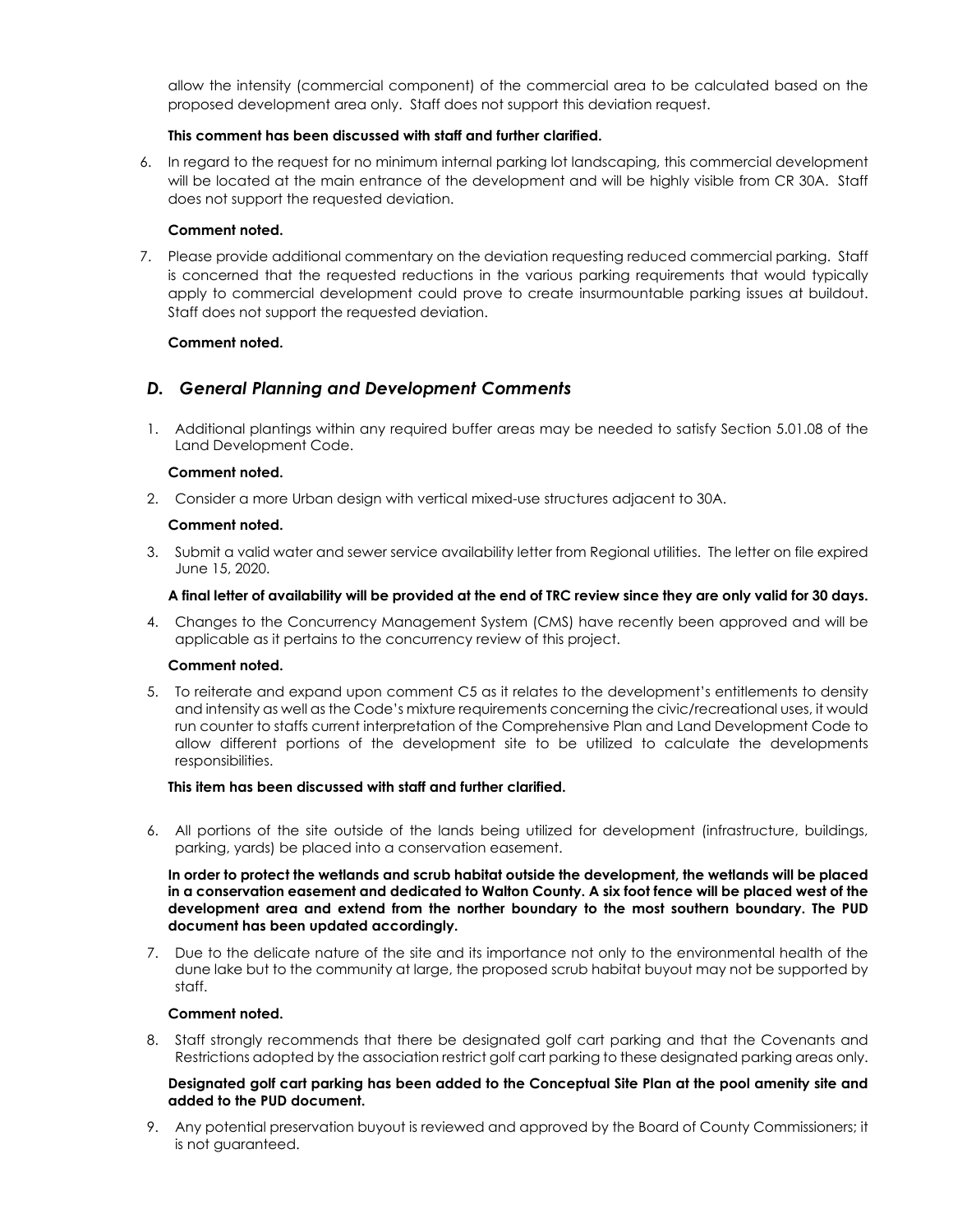## **Comment noted.**

## *E. Development Related Fees.*

- 1. Recreation Fee. To be determined.
- 2. Preservation Fee. To be determined.
- 3. Traffic Fee. To be determined.
- 4. Other, as appropriate.

# ENVIRONMENTAL COMMENTS: (JUNE 18, 2020)

1. There is a documented historic resource shown on the Florida Master Site File on this property (Site ID: WL00836) that was not disclosed by the provided environmental assessment. Provide an archeological assessment and correspondence from the state Division of Historic Resources, Compliance Division, that the archeological site is appropriately considered in the PUD design.

#### **Please see the revised Environmental Assessment for the archeologist assessment included in this resubmittal package. Please refer to Page 12 of 15 of WSI File #2012-080 where the cultural resource survey found no historical sites or structures on the proposed project site.**

- 2. Below are the code and comprehensive plan requirements regarding historical resources:
	- a. 4.08.01(A) requires that the applicant notify the Florida Division of Historical resources and shall enter a binding agreement with the County in which the developer agrees to comply with the recommended course of action or mitigation requested by the Division prior to the development order being issued.
	- b. Objective C-1.5: To protect and preserve historic and archaeological resources. The County shall protect and preserve historical and archaeological resources within the County, by regulating development that may impact such resources.
		- i. Policy C-1.5.1: The County shall coordinate with the Division of Historic Resources to establish historic preserves or parks at sites of known historical or archaeological significance.

## **Please refer to the revised Environmental Assessment that finds no evidence of historical or archeological resources on the proposed project site.**

## FLOOD PLAIN COMMENTS: (JUNE 18, 2020)

The proposed development appears to meet the minimum Floodplain requirements of the Land

## PUBLIC WORKS / ENGINEERING COMMENTS: (FEBRUARY 11,2020)

The Walton County Public Works Department has reviewed the engineering plans for the aforementioned project in regard to our area of review, which is typically limited to impacts to the County right-of-way. We have coordinated with the Planning Department's consultant, Dewberry Engineering, with any comments or concerns we have regarding this project and those comments are provided as part of their engineering letter.

## 911/GPS INFORMATION RESOURCES DEPARTMENT COMMENTS:

PENDING.

## FLORIDA DEPT OF HEALTH COMMENTS: (NOVEMBER 12, 2019)

- 1. Draper Lake conceptual PUD MAJ20-000005
	- a. The proposal will utilize public water and sewer.
	- b. Any proposed swimming pools may be considered a public swimming pool as per s. 514.011(2) Florida Statutes. Before construction of any swimming pool begins, the pool contractor will need to contact the Walton County Building Department and the Escambia County Health Department to determine if pool needs to be permitted and for approval of pool plans. The Escambia County Health Department phone number is (850) 595-6700. The address for the Escambia County Environmental Health Office is: 1300 West Gregory Street, Pensacola, FL 32501.